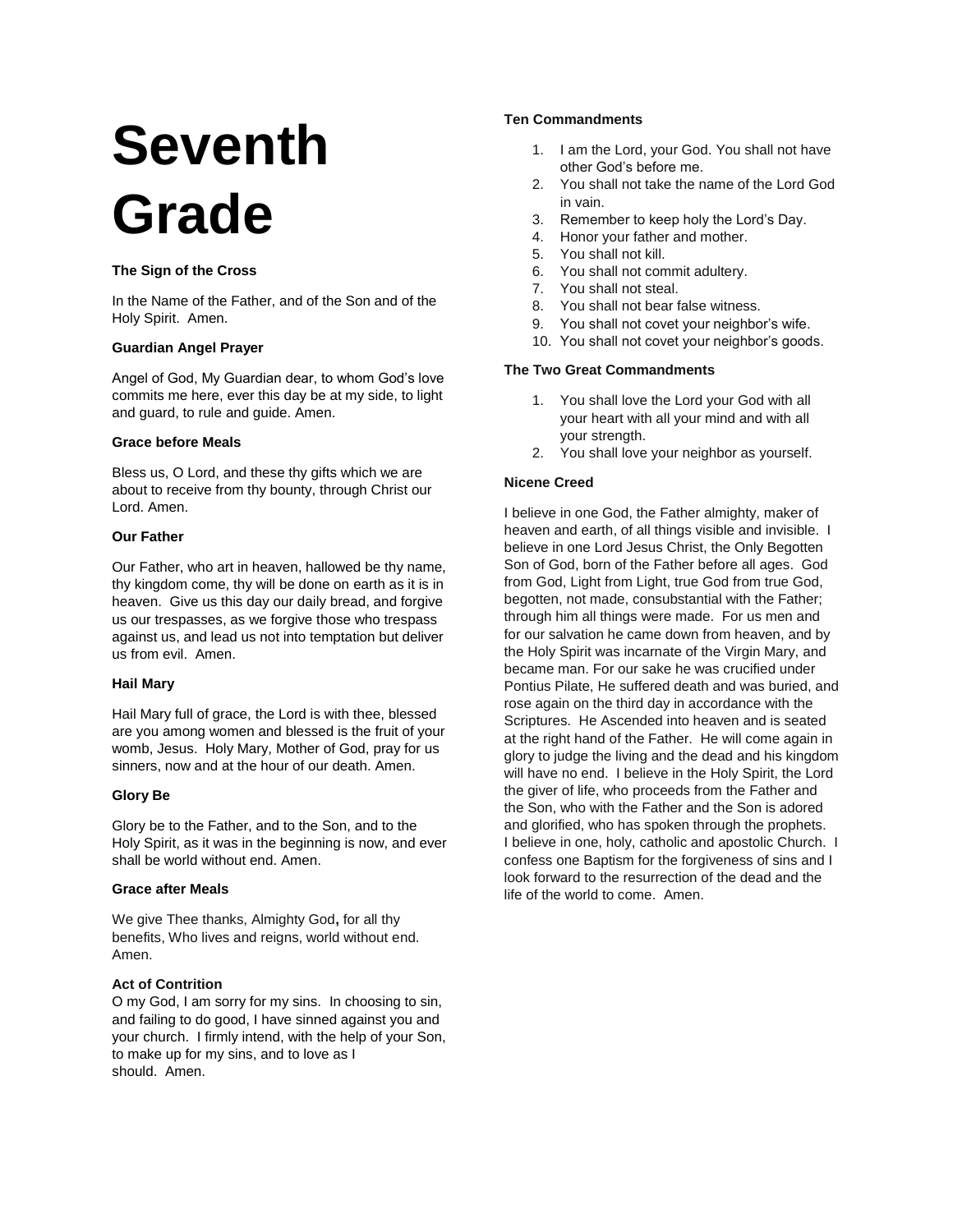## **Rite of Reconciliation**

Bless me Father for I have sinned. My last confession was\_\_\_\_\_\_. My sins are\_\_\_\_\_\_. I am sorry for these and all my sins. Act of Contrition, Receive absolution Penance Priest: Give thanks to the Lord for He is good You: His mercy endures forever.

#### **How to Receive Communion**

- 1. Be in a state of Grace.
- 2. Fast 1 hour before Mass.
- 3. Go to Mass.
- 4. Approach the Altar.
- 5. Receive the Body of Christ.
- 6. Receive the Blood of Christ.
- 7. Return to pew, kneel & pray.

#### **Seven Sacraments**

- 1. Baptism
- 2. Confirmation
- 3. Holy Eucharist
- 4. Reconciliation
- 5. Anointing of the Sick
- 6. Holy Orders
- 7. Matrimony

## **Four Evangelists**

- 1. Matthew
- 2. Mark
- 3. Luke
- 4. John

#### **Corporal Works of Mercy**

- 1. To Feed the Hungry
- 2. To give drink to the thirsty
- 3. To Clothe the naked
- 4. To visit the imprisoned
- 5. To shelter the homeless
- 6. To visit the sick
- 7. To bury the dead

#### **Spiritual Works of Mercy**

- 1. To correct the sinner
- 2. To teach the ignorant
- 3. To counsel the doubtful
- 4. To comfort the sorrowful
- 5. To bear wrongs patiently
- 6. To forgive injury
- 7. To pray for the living and the dead.

## **Eight Beatitudes**

- 1. Blest are the poor in spirit; the kingdom of God is theirs.
- 2. Blest are the sorrowing; they will be consoled.
- 3. Blest are the humble; they will inherit the land.
- 4. Blest are they who hunger and thirst for holiness; they will have their fill.
- 5. Blest are they who show mercy; mercy shall be theirs.
- 6. Blest are the pure in heart; for they shall see their God.
- 7. Blest are the peacemakers; they shall be called sons of God.
- 8. Blest are those who are persecuted for the sake of holiness; the kingdom of God is theirs.

# **Rosary Prayers/ Hail Holy Queen, Apostle's Creed and Fatima Prayer**

#### **Hail Holy Queen**

Hail Holy Queen, Mother of mercy, our life, our sweetness and our hope. To you do we cry, poor banished children of Eve. To you do we lift up sighs, mourning and weeping in this valley of tears. Turn, then, most gracious advocate, your eyes of mercy towards us and after this our exile, show onto us the blessed fruit of your womb, Jesus. O Clement, O loving, O sweet Virgin Mary. Amen

#### **Apostle's Creed**

I believe in God, the Father almighty, Creator of heaven and earth, and in Jesus Christ, His only Son, our Lord, who was conceived by the Holy Spirit, born of the Virgin Mary, suffered under Pontius Pilate, was crucified, died and was buried; He descended into hell; on the third day He rose again from the dead; He ascended into heaven, and is seated at the right hand of God the Father almighty; from there He will come to judge the living and the dead I believe in the Holy Spirit, the holy catholic Church, the communion of saints, the forgiveness of sins, the resurrection of the body, and life everlasting. Amen.

#### **Fatima Prayer**

O, my Jesus, forgive us our sins, save us from the fires of hell, and lead all souls to heaven especially those in most need of thy mercy. Amen.